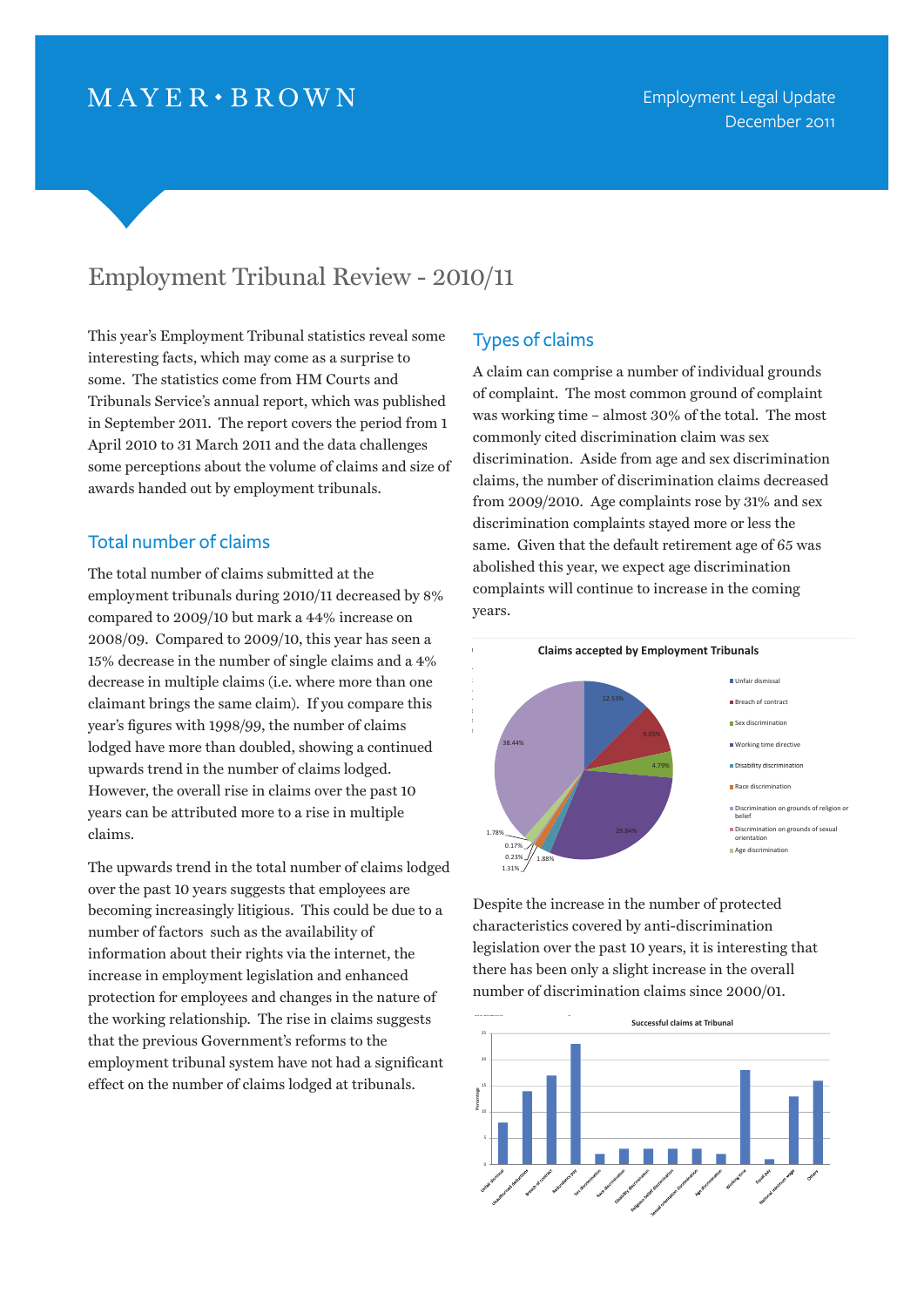### Success rates

Of the total number of unfair dismissal claims disposed of by the tribunals, only 8% were ultimately successful. Therefore, far more unfair dismissal claims fail at tribunal than succeed and this is something that employers should take into account when considering whether to settle or defend such claims. The success rates for discrimination complaints are even lower – 2% for sex and age discrimination, and 3% for race, disability, religious belief and sexual orientation discrimination.

The median award for unfair dismissal claims was £4,591. The median award for discrimination claims ranged from £5,500 (sexual orientation) to £12,697 (age discrimination).  $A = \frac{1}{2}$ ,  $A = \frac{1}{2}$ 



These figures can be useful in trying to lower the expectations of claimants and help reach a favourable settlement.

The maximum that was awarded for a discrimination claim was £289,167 for sex discrimination:

| Claim              | <b>Maximum Award</b> |
|--------------------|----------------------|
| Religion or belief | £20,221              |
| Sexual orientation | £47,633              |
| Race               | £62,530              |
| Age                | £144,100             |
| Disability         | £181,083             |
| Sex                | £289,167             |

The maximum award figures challenge the perception that discrimination claims, if successful at tribunal, can be highly lucrative. Only 15% cent of successful age discrimination claims have resulted in awards of more than £50,000. For the other strands, this figure is no more than 6%.

The above success rates might suggest that employers tend to fight weaker claims. As there are no statistics on the level of settlements that employers reach with employees during proceedings, it is difficult to obtain a true picture of the compensation or payments received by claimants.

### Looking ahead

The Government's recent proposals to introduce a fee structure in employment tribunals could have an impact on the number and type of claims that are brought. The Government is presently consulting on two fee-charging options. Under both options, tribunals will have the power to order that the unsuccessful party reimburse the fees paid by the successful party.

Under the first option, the amount of fees charged would depend on the type of claim brought and the stage that is reached in the proceedings. There would be an initial issue fee at the time the claim is lodged. For single claims, the issue fee would be between  $£150$ and £250. There would be six further fees for certain specified applications once a claim has been accepted. There would also be a hearing fee of between £250 and £1,250. These fees would be payable by the claimant.

The second option involves one main fee paid by the claimant at the time the claim is lodged. This fee would range between £200 and £1,750 for a single claim. As with the first option, six further fees would apply. The level of fees would depend on the value of the claim as well as its nature and the number of people involved. The fees for claims in excess of £30,000 would be substantially higher than for claims below that.

The Government's proposals are aimed at encouraging early and informal resolution of workplace disputes, rather than having to resort to the tribunal system. That is a laudable goal but, in our experience, changes to legislation and the tribunal system tend to result in an increased scope for disputes, at least in the short term. Even if these proposals are introduced, a worsening economic climate could result in a further increase in the overall number of claims in 2012. Nevertheless, employers will welcome these proposals in the hope that fees will act as a sufficient disincentive for some potential claimants.

If you have any questions about any of the issues raised in this legal update, please contact:

#### *Bernadette Daley*

Partner [bdaley@mayerbrown.com](mailto:bdaley@mayerbrown.com) Tel: +44 20 3130 3667

#### *Purvis Ghani*

Associate [pghani@mayerbrown.com](mailto:pghani@mayerbrown.com) Tel: +44 20 3130 3689